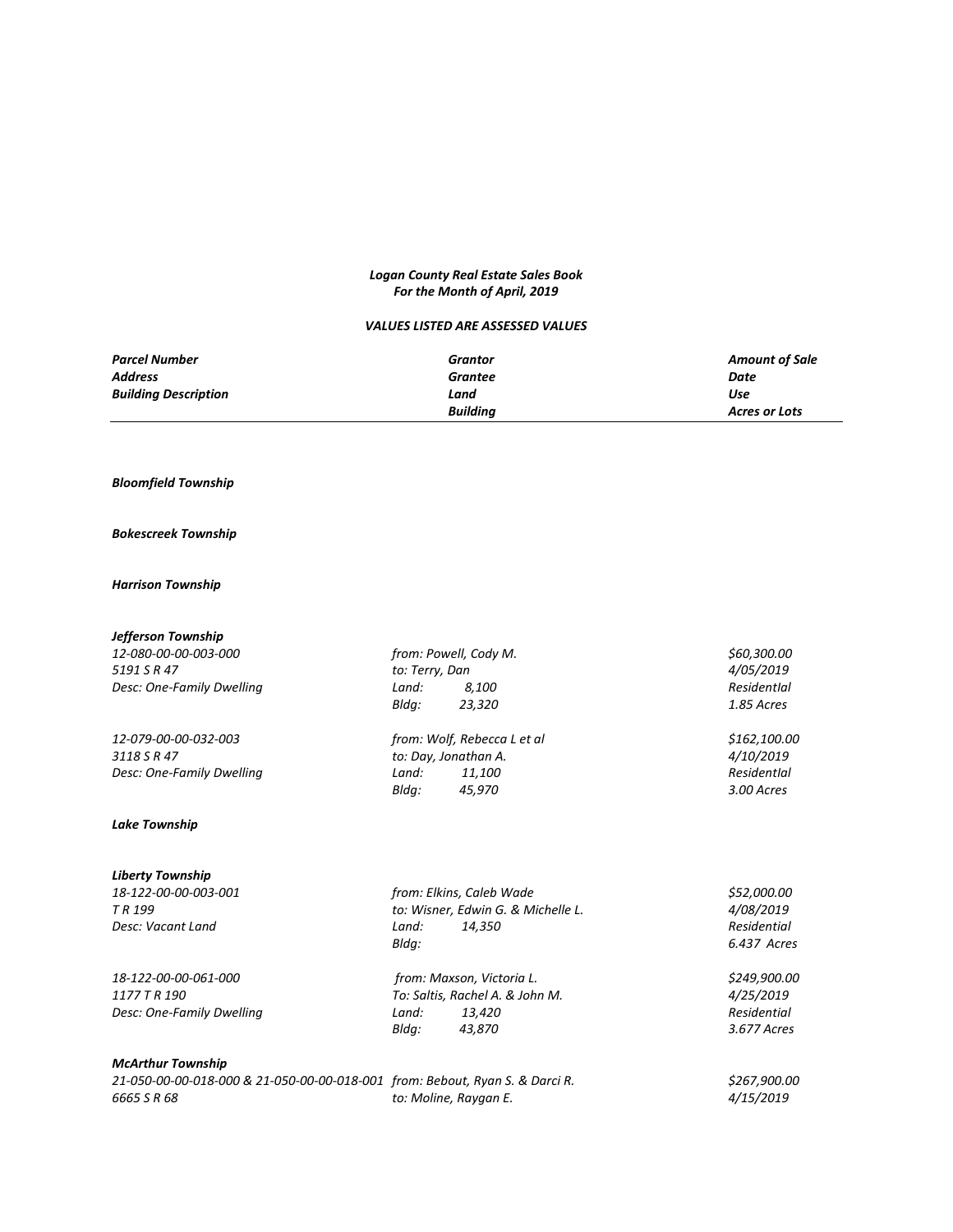| Desc: Cash-Grain Farms                                                  | Land:<br>Bldg:       | 27,610<br>29,800                              | Agricultural<br>20.404 Acres  |
|-------------------------------------------------------------------------|----------------------|-----------------------------------------------|-------------------------------|
| 23-064-00-00-002-004                                                    |                      | from: Yount, Joyce L & Frances                | \$38,000.00                   |
| 4128 C R 49                                                             |                      | to: Roberts, Jason J. & Amber N.              | 4/22/2019                     |
| Desc: Vacant Land                                                       | Land:                | 9,640                                         | Residential                   |
|                                                                         | Bldg:                |                                               | 5.32 Acres                    |
| 23-063-00-00-009-005                                                    |                      | from: Troyer, Myron J.                        | \$256,000.00                  |
| TR 49                                                                   |                      | to: Dawson, Dwayne A. & Patricia A., Trustees | 4/29/2019                     |
| Desc: Vacant Land                                                       | Land:                | 70,480                                        | Agricultural                  |
|                                                                         | Bldg:                |                                               | 51.059 Acres                  |
| 23-048-00-00-035-000                                                    |                      | from: Snapp, Ronald M. et al                  | \$80,000.00                   |
| 4999 S R 274                                                            |                      | to: Frey Lawn and Landscape, LLC              | 4/29/2019                     |
| Desc: Commercial Warehouses                                             | Land:                | 4,210                                         | Commercial                    |
|                                                                         | Bldg:                | 15,910                                        | 1.00 Acres                    |
| <b>Miami Township</b>                                                   |                      |                                               |                               |
| <b>Monroe Township</b>                                                  |                      |                                               |                               |
|                                                                         |                      |                                               |                               |
| <b>Perry Township</b><br>32-082-00-00-021-002                           |                      |                                               |                               |
| 8786 S R 540                                                            | from: Coy, Scott E.  | To: Wolfe, Stephen C. Jr.                     | \$139,000.00<br>4/30/2019     |
| Desc: One-Family Dwelling                                               | Land:                | 7,390                                         | Residential                   |
|                                                                         | Bldg:                | 42,070                                        | 1.533 Acres                   |
| <b>Pleasant Township</b>                                                |                      |                                               |                               |
| 34-087-17-07-002-000, 34-087-17-07-003-000                              |                      |                                               |                               |
| & 34-087-17-07-004-000                                                  |                      | from: Scott, Daniel O., Sr. & Karen E.        | \$139,900.00                  |
| 9449 S R 47 W                                                           |                      | To: Oldaker, Donald C.                        | 4/09/2019                     |
| Desc: One-Family Dwelling                                               | Land:                | 1,830                                         | Residential                   |
|                                                                         | Bldg:                | 36,480                                        | Lots 55-57                    |
| 34-088-00-00-036-003                                                    |                      | from: Nelson, Arron Franklin & Aarika         | \$42,000.00                   |
| C R 11                                                                  | To: Kidder, Wesley   |                                               | 4/17/2019                     |
| Desc: Vacant Land                                                       | Land: 8,440<br>Bldg: |                                               | Residential<br>6.936 Acres    |
|                                                                         |                      |                                               |                               |
| 34-085-00-00-016-000                                                    |                      | from: Felkley, Krista R, Successor Trustee    | \$1,500,000.00                |
| 1387 C R 34                                                             |                      | to: Hill, Lowell D. et al                     | 4/29/2019                     |
| Desc: Cash-Grain Farms                                                  | Land:                | 270,900                                       | Agricultural                  |
|                                                                         | Bldg:                | 48,200                                        | 200.00 Acres                  |
| <b>Richland Township</b>                                                |                      |                                               |                               |
| 38-006-15-02-013-000 & 38-006-15-02-014-000 from: Yoshida, Greg & Karen |                      |                                               | \$215,000.00                  |
| 11044 Cherry Ln.                                                        |                      | To: Miller, Brian K. & Tina M.                | 4/08/2019                     |
| Desc: One-Family Dwelling                                               | Land:<br>Bldg:       | 4,660<br>46,830                               | Residential<br>Lots 143 & 144 |
| 36-008-00-00-020-003                                                    |                      | from: Reames, Rex S & Deborah J.              | \$50,000.00                   |
| 4200 S R 273                                                            |                      | To: Quality Paving, LLC                       | 4/15/2019                     |
| <b>Desc: Other Commercial Structures</b>                                | Land:                | 10,120                                        | Commercial                    |
|                                                                         | Bldg:                | 30,030                                        | 5.00 Acres                    |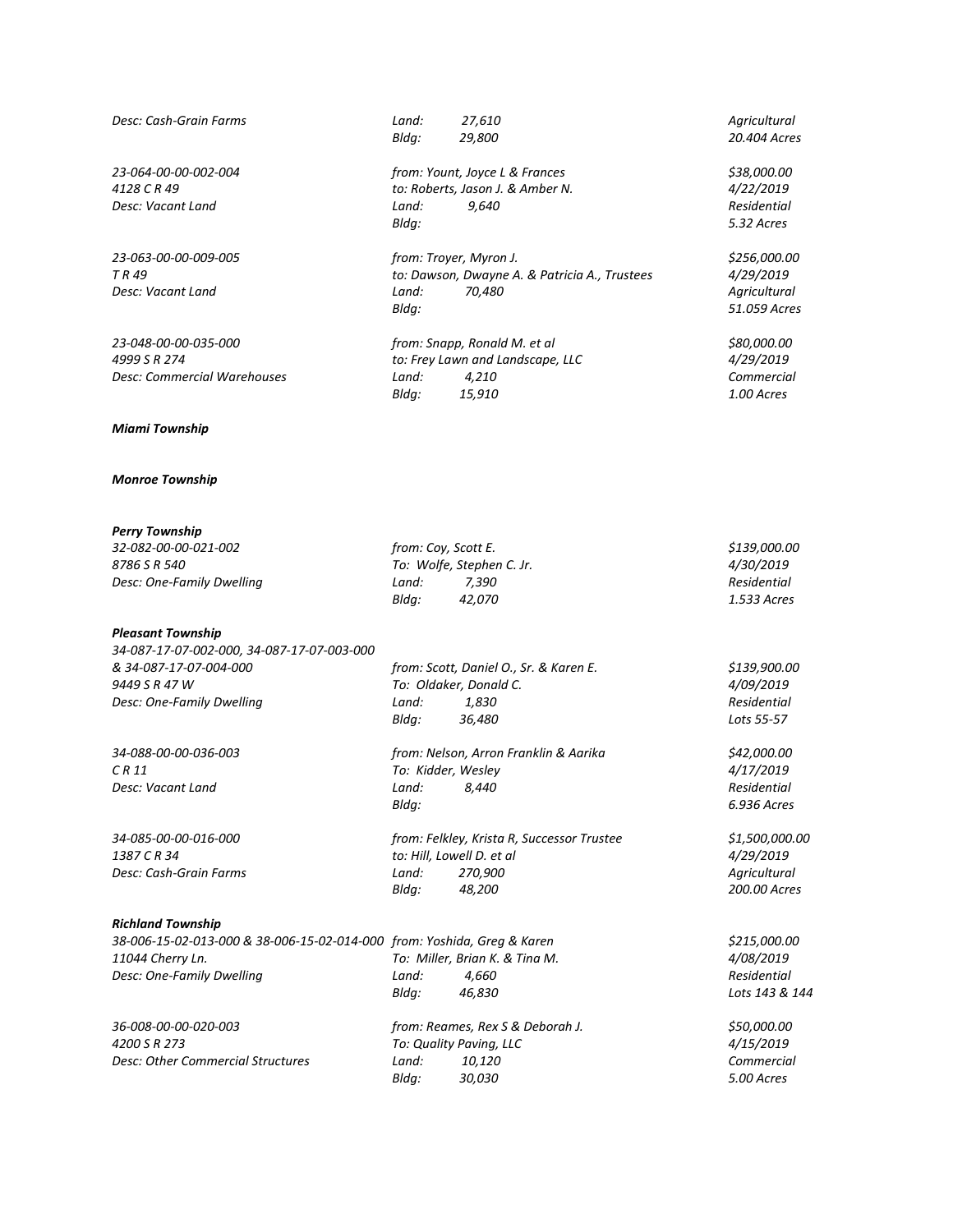#### *Rushcreek Township*

*5359 C R 25 To: Kramer, David L. 4/01/2019*

*40-025-00-00-027-000 from: Barrett, Patricia \$50,000.00 3346 T R 40 To: Little, Joshua D. et al 4/11/2019*

*40-024-00-00-018-000 from: Long, Thomas W. \$277,500.00 9502 C R 5 To: Bryant, April A. et al 4/12/2019 Desc: One-Family Dwelling Land: 16,050 Residential*

*40-066-17-02-007-000, 40-066-17-02-004-000 & 40-066-17-02-003-000 from: Smith, Aaron J & Lindsay D. \$217,000.00 3624 T R 273 To: De La Cruz, Anna Lisa J. et al 4/29/2019 Desc: One-Family Dwelling Land: 3,080 Residential*

#### *Stokes Township*

*43-019-13-05-018-000 from: Balogh, Joseph J. et al \$427,500.00*

*43-005-14-20-017-000 from: Culp, Lowell E. et ux \$22,000.00 11287 Mohawk Path To: Colwell, Norma 4/02/2019 Desc: Other Residential Structures Land:* 4,410

*37-033-00-00-041-530 from: Brafford, Frank H. & Marlene R. \$95,000.00 7077 Tomahawk Ct. To: Wright, Harold D. & Beverly A. 4/15/2019 Desc: Condominium Land: 5,250 Residential Bldg: 23,120 Unit 15B*

*36-019-00-00-005-010 from: Longview Cove Group LLC \$145,000.00 Heron Way To: Kohr, Brian & Jill, Co-Trustees 4/17/2019 Desc: Vacant Land Land: 44,800 Residential Bldg: 2,190 Lot 10*

*40-050-00-00-023-003 from: Burkholder, Jesse \$220,000.00 Desc: Cash-Grain Farm Land: 34,100 Agricultural Bldg: 34,620 24.824 Acres*

*Desc: One-Family Dwelling Land: 5,410 Residential Bldg: 35,230 1.00 Acres*

*Bldg: 33,790 6.17 Acres*

*Bldg: 28,320 Multiple Lots*

*9000 Hickory Ln. To: Brown, Russell A. & Donna 4/01/2019 Desc: One-Family Dwelling Land: 66,780 Residential Bldg: 40,850 Lot 24*

*Bldg: 2,760 Lots 1019 & 1020*

*43-006-13-02-018-000 from: Klingenberger, Mark D et al \$128,000.00 8902 Prince Rd. To: Boroff, James 4/03/2019 Desc: One-Family Dwelling Land: 8,230 Residential Bldg: 22,720 Lot 9*

*43-018-15-02-003-000 from: Schetter, Steven Jerome \$285,000.00 10404 Buckeye Dr. To: Chitwood, Doug A. & Julia K. 4/11/2019 Desc: One-Family Dwelling Land: 45,360 Residential Bldg: 30,840 Lot 13*

*43-004-19-11-042-000 from: Mealie, Thomas A. & Catherine \$88,000.00 11618 Grandi Ave. To: Kitzmiller, Gregory L. & Laurie L., Trustees 4/11/2019 Desc: Other Residential Structures Land: 28,350 Residential Bldg: 12,560 Lot 1*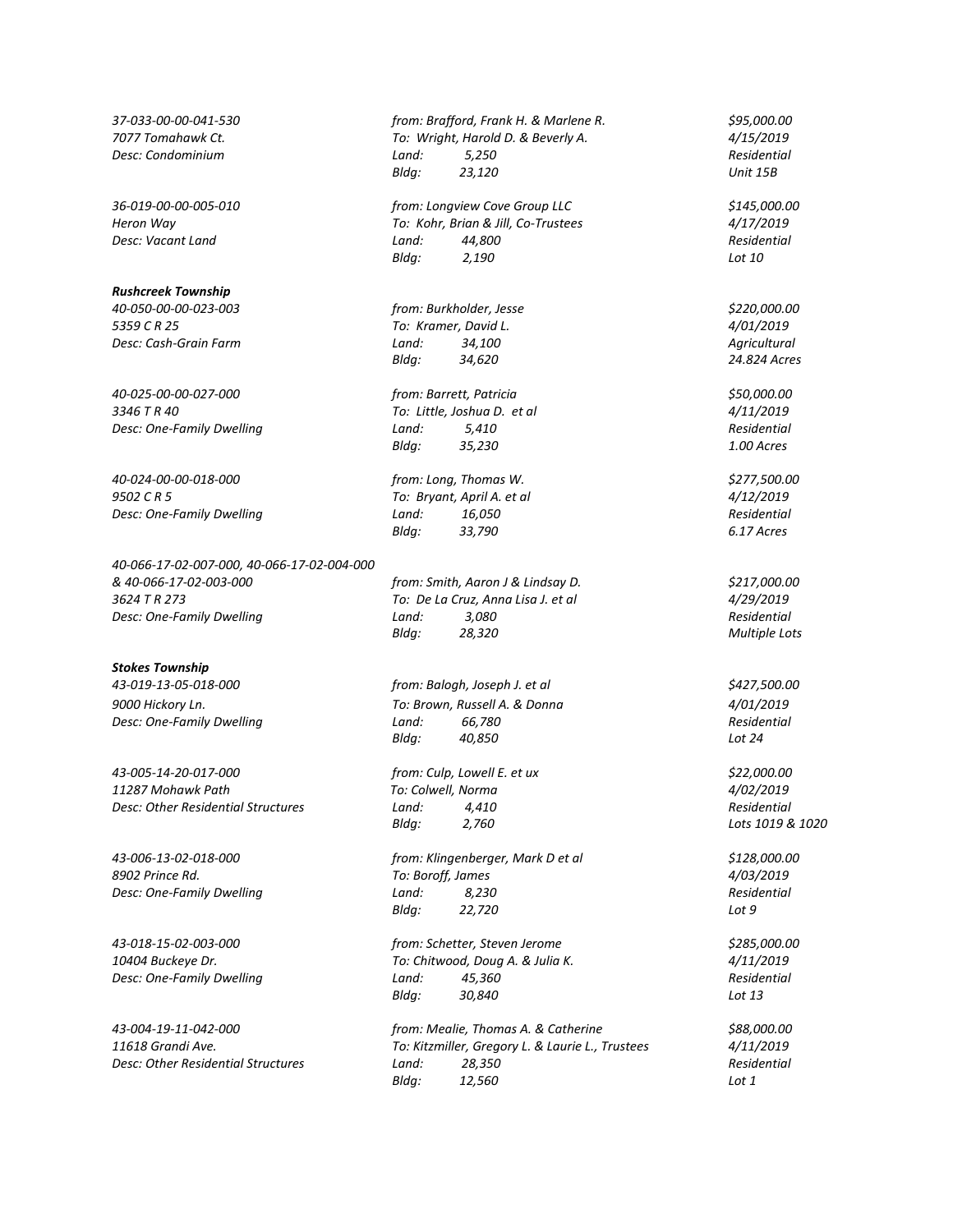| 43-017-17-04-004-000 & 43-017-17-04-004-001 from: Moots, Kyle Eugene & Kevin Earl & Keith Eric |       |                                              | \$152,000.00       |
|------------------------------------------------------------------------------------------------|-------|----------------------------------------------|--------------------|
| 11635 CR 82                                                                                    |       | To: Kessler, Shawn Thomas                    | 4/12/2019          |
| Desc: One-Family Dwelling                                                                      | Land: | 6,440                                        | Residential        |
|                                                                                                | Bldg: | 33,770                                       | 1.20 Acres         |
| 43-018-12-10-001-502                                                                           |       | from: 8681 Weller Road LLC                   | \$139,000.00       |
| 9539 Buckeye Dr.                                                                               |       | To: Merritt, Edgar C. et al                  | 4/15/2019          |
| Desc: Condominium                                                                              | Land: | 15,750                                       | Residential        |
|                                                                                                | Bldg: | 11,410                                       | Unit 2             |
| 43-031-06-08-017-000                                                                           |       | from: Bump, Bruce A.                         | \$42,000.00        |
| 440 S R 235                                                                                    |       | To: Bryer, Roland et al                      | 4/15/2019          |
| Desc: One-Family Dwelling                                                                      | Land: | 5,950                                        | Residential        |
|                                                                                                | Bldg: | 14,510                                       | 0.52 Acres         |
| 43-017-00-00-007-009                                                                           |       | from: Wickersham, Dustin A. & Jenna M.       | \$12,000.00        |
| TR 87                                                                                          |       | To: Schulze, Charles J. & Jessica K. Schulze | 4/17/2019          |
| Desc: Vacant Land                                                                              | Land: | 4,600                                        | Agricultural       |
|                                                                                                | Bldg: |                                              | 2.859 Acres        |
| 43-019-13-05-026-000                                                                           |       | from: Hafenbrack, David C. & Teresa E.       | \$425,000.00       |
| 8922 S R 368                                                                                   |       | To: Ross, Tony Lee & Julie Laverne, Trustees | 4/18/2019          |
| Desc: One-Family Dwelling                                                                      | Land: | 64,890                                       | Residential        |
|                                                                                                | Bldg: | 49,260                                       | Lot 16             |
| 43-005-16-12-009-000 & 43-005-16-12-010-000 from: Stanwick, David A. & Cindy L.                |       |                                              | \$30,000.00        |
| Oak St.                                                                                        |       | To: Meffley, Michael Shane & Kristin Nicole  | 4/29/2019          |
| Desc: Vacant Land                                                                              | Land: | 4,730                                        | Residential        |
|                                                                                                | Bldg: |                                              | Lots 347-349       |
| 43-019-09-03-019-000                                                                           |       | from: Huffman, Troy & Cindy                  | \$122,500.00       |
| 9464 Cottonwood Dr.                                                                            |       | To: Hemperley, Dustin L.                     | 4/30/2019          |
| Desc: One-Family Dwelling                                                                      | Land: | 5,780                                        | Residential        |
|                                                                                                | Bldg: | 29,310                                       | Lot 83             |
| 43-017-07-02-033-000 & 43-017-07-02-023-220 from: Fisher, Betty Lou                            |       |                                              | \$265,000.00       |
| 11541 Circle Dr.                                                                               |       | To: Kemmerling, Jeffrey A. & Teresa L.       | 4/30/2019          |
| Desc: One-Family Dwelling                                                                      | Land: | 36,890                                       | Residential        |
|                                                                                                | Bldg: | 50,800                                       | 0.15 Acres         |
| 43-005-15-14-005-000                                                                           |       | from: Ryan, Michael B & Sarah M.             | \$212,500.00       |
| 14237 Lakewood Ave.                                                                            |       | To: Murdock, Ted & Lisa                      | 4/30/2019          |
| Desc: One-Family Dwelling                                                                      | Land: | 2,300                                        | Residential        |
|                                                                                                | Bldg: | 22,710                                       | Lot 90             |
| 43-019-13-05-030-000, 43-019-13-03-011-000                                                     |       |                                              |                    |
| & 43-019-13-03-011-001                                                                         |       | from: Appleton, Harold H & Roberta R.        | \$200,000.00       |
| 8886 S R 368                                                                                   |       | To: Compton, Lori A. & David M.              | 4/30/2019          |
| Desc: One-Family Dwelling                                                                      | Land: | 48,650                                       | Residential        |
|                                                                                                | Bldg: | 25,350                                       | 0.004 Acres & Lots |
| <b>Union Township</b>                                                                          |       |                                              |                    |
| 50-134-00-00-028-000 & 50-134-00-00-029-002 from: Goedde, Matthew T. et ux                     |       |                                              | \$193,500.00       |
| 2129 S R 508                                                                                   |       | to: Moran-Alley, David C. & June M.          | 4/25/2019          |
| Desc: One-Family Dwelling                                                                      | Land: | 5,700                                        | Residential        |
|                                                                                                | Bldg: | 31,770                                       | 1.112 Acres        |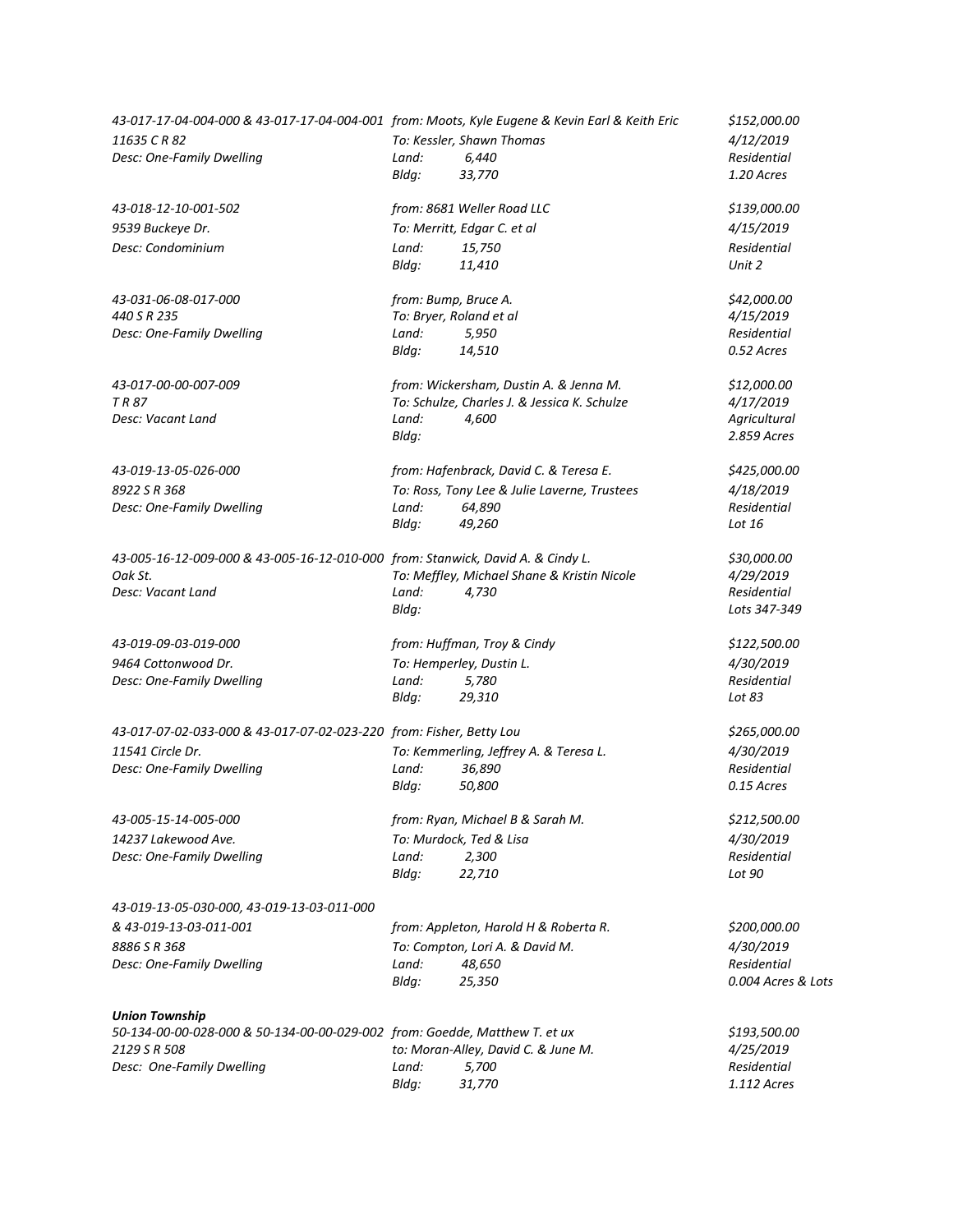| Washington Township |  |
|---------------------|--|
|---------------------|--|

| 51-033-05-04-029-000 & 51-033-05-04-029-001 from: Gerten, Robert E. et ux<br>7727 Virgil Ave.<br>Desc: One-Family Dwelling                     | Land:<br>Bldg:                           | to: Wilcher, Phillip D. & Teresa A.<br>48,900<br>42,750                             | \$330,000.00<br>4/11/2019<br>Residential<br>Lot 9             |  |
|------------------------------------------------------------------------------------------------------------------------------------------------|------------------------------------------|-------------------------------------------------------------------------------------|---------------------------------------------------------------|--|
| 51-073-00-00-060-005<br>TR 207<br>Desc: Vacant Land                                                                                            | from: Emrick, Joyce A.<br>Land:<br>Bldg: | to: Slaven, Justin L. & Amanda L.<br>3,370                                          | \$50,000.00<br>4/26/2019<br>Residential<br>7.334 Acres        |  |
| 51-033-09-03-003-000 & 51-033-09-03-003-001 from: Gordan, James A. & Louise H.<br>7834 North St.<br>Desc: One-Family Dwelling                  | to: Green, Emily M.<br>Land:<br>Bldg:    | 53,030<br>26,680                                                                    | \$302,500.00<br>4/30/2019<br>Residential<br>0.021 Acres & Lot |  |
| <b>Zane Township</b><br>53-141-00-00-034-000 & 53-141-00-00-035-001 from: Hagar, Jerry Dean et ux<br>12675 CR 153<br>Desc: One-Family Dwelling | to: Rice, Donald A.<br>Land:<br>Bldg:    | 16,280<br>60,570                                                                    | \$258,000.00<br>4/26/2019<br>Residential<br>6.976 Acres       |  |
| <b>Belle Center Corporation</b><br>39-022-06-02-004-000<br>401 N. Elizabeth St.<br>Desc: One-Family Dwelling                                   | To: Salyer, Chasity N.<br>Land:<br>Bldg: | from: Brown, Vernon et al<br>4,330<br>16,310                                        | \$75,000.00<br>4/09/2019<br>Residential<br>Lot 95             |  |
| 39-022-05-02-015-000<br>303 W. Buckeye St.<br>Desc: One-Family Dwelling                                                                        | To: Bell, Joshua A.<br>Land:<br>Bldg:    | from: Nicol, Michelle L.<br>3,310<br>22,320                                         | \$70,000.00<br>4/22/2019<br>Residential<br>Part Lot 91        |  |
| <b>Bellefontaine Corporation</b><br>17-091-12-07-001-000<br>324 N. Madriver St.<br>Desc: One-Family Dwelling                                   | Land:<br>Bldg:                           | from: Stephens, Geraldine C.<br>To: Araki, Kimberly & Keisuke<br>4,640<br>31,540    | \$132,500.00<br>4/02/2019<br>Residential<br>Part Lot 630      |  |
| 17-092-15-04-011-000 & 17-092-15-04-020-000 from: Schottelkotte, Joseph G et al<br>125 Heather Hill Dr.<br>Desc: One-Family Dwelling           | To: Steranko, Tara R.<br>Land:<br>Bldg:  | 9,420<br>44,130                                                                     | \$233,500.00<br>4/03/2019<br>Residential<br>0.103 Acres & Lot |  |
| 59-092-00-00-021-040<br>118 E. Glen Dr.<br>Desc: One-Family Dwelling                                                                           | from: Ginn, Angela K.<br>Land:<br>Bldg:  | To: Rammel, Adam M. & Renee V.<br>10,960<br>85,680                                  | \$390,000.00<br>4/05/2019<br>Residential<br>Lot 4552          |  |
| 17-107-05-06-005-000<br>1153 Michigan St.<br>Desc: One-Family Dwelling                                                                         | Land:<br>Bldg:                           | from: Rammel, Adam M & Renee Boehm<br>To: Fitzpatrick, Jeramy S.<br>8,590<br>45,760 | \$163,000.00<br>4/05/2019<br>Residential<br>Lot 4315          |  |
| 17-106-00-00-081-531<br>1524 Wright St.<br>Desc: Condominium                                                                                   | from: Robinson, Matt<br>Land:<br>Bldg:   | To: Dodds, Olivia Marie<br>3,410<br>20,230                                          | \$84,000.00<br>4/05/2019<br>Residential<br><b>Unit 127</b>    |  |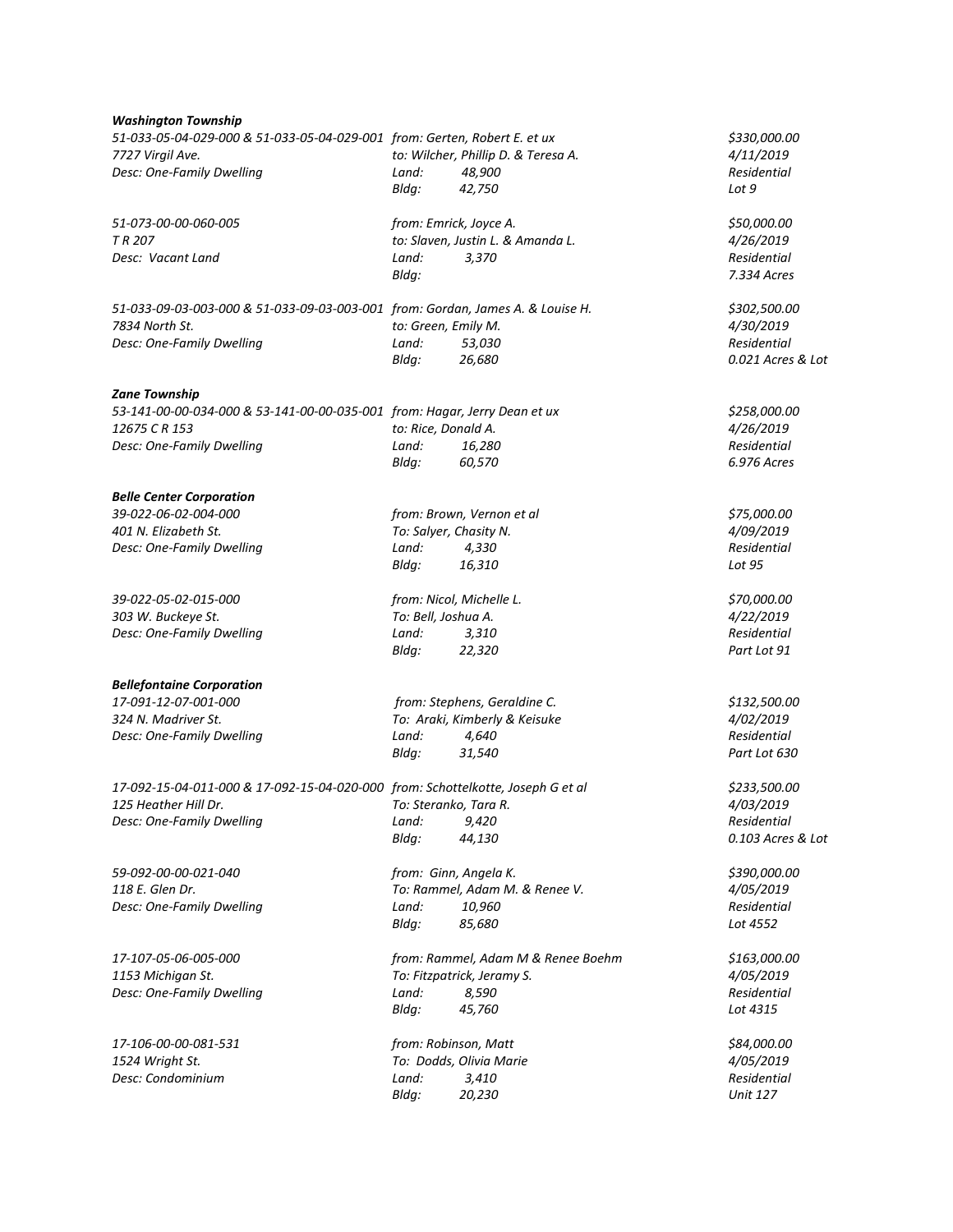*17-092-09-02-017-000 from: Linn, Joshua Maurice \$125,000.00*

*17-106-08-13-007-000 & 5 add'l parcels from: Belle Adventures Unlimited Ltd \$79,900.00 S. Detroit St. To: Peak Assets Ltd. 4/15/2019 Desc: Vacant Land Land: 37,630 Residential*

*17-092-10-10-012-000 from: Kramp, Charlene \$105,250.00 205 Green Tree Ln To: Walker, Jerome J. 4/17/2019*

*17-092-13-06-028-000 from: Cooper, Cory A. \$125,400.00 616 Eastern Ave. To: Mullins, Walter R. 4/22/2019 Desc: One-Family Dwelling Land: 4,430 Residential*

*17-091-16-17-009-000 from: Thom Wood LLC \$80,000.00 124 Cantwell Ave. To: Huffman, Devon M. & Clarissa 4/08/2019 Desc: One-Family Dwelling Land: 4,270 Residential Bldg: 14,150 Part Lot 122*

*17-092-13-14-002-000 from: Janco, Tracy L. \$125,500.00 344 E. Colton Ave. To: Messer, Paul R. & Cathy 4/08/2019 Desc: One-Family Dwelling Land: 8,600 Residential Bldg: 9,030 0.45 Acres*

*17-078-00-00-106-038 from: Wagler, Ted J. & Debora A. \$270,000.00 813 Lost Creek Dr. To: Hackenburg, Paul C. & Candace K. 4/08/2019 Desc: Vacant Land Land: 11,030 Residential Bldg: Lot 5108*

*17-091-08-13-033-000 from: Frost, Steven M. & Amanda D. \$121,000.00 653 N. Main St. To: Mehl, Cody A. et al 4/10/2019 Desc: One-Family Dwelling Land: 2,700 Residential Bldg: 21,670 0.10 Acres*

*337 E. Brown Ave. To: Netzer, Christopher R. 4/10/2019 Desc: One-Family Dwelling Land: 3,060 Residential Bldg: 24,800 Part Lot 1820*

*17-091-12-27-001-000 from: Wake Up the World Ministries LLC \$70,000.00 200 E. Columbus Ave. To: Staley, Michael & Cathy 4/12/2019 Desc: Other Commercial Structures Land: 16,980 Commercial Bldg: 31,860 Part Lots 191 & 202*

*17-092-13-16-002-000 from: Shirk, Stacy R & Arleen S. \$117,900.00 504 Heritage Dr. To: O'Chocke, Michael G. 4/15/2019 Desc: One-Family Dwelling Land: 6,950 Residential Bldg: 22,120 Lot 4229*

*Bldg: Multiple Lots*

*Desc: Condominium Land: 3,850 Residential Bldg: 21,850 Unit 12*

*Bldg: 29,990 0.14 Acres*

*17-091-12-17-010-000 from: First Christian Church \$67,000.00 212 N. Madriver St. To: Bowerman-Jett, Thomas & Bruce 4/26/2019 Desc: One-Family Dwelling Land: 2,640 Residential Bldg: 21,960*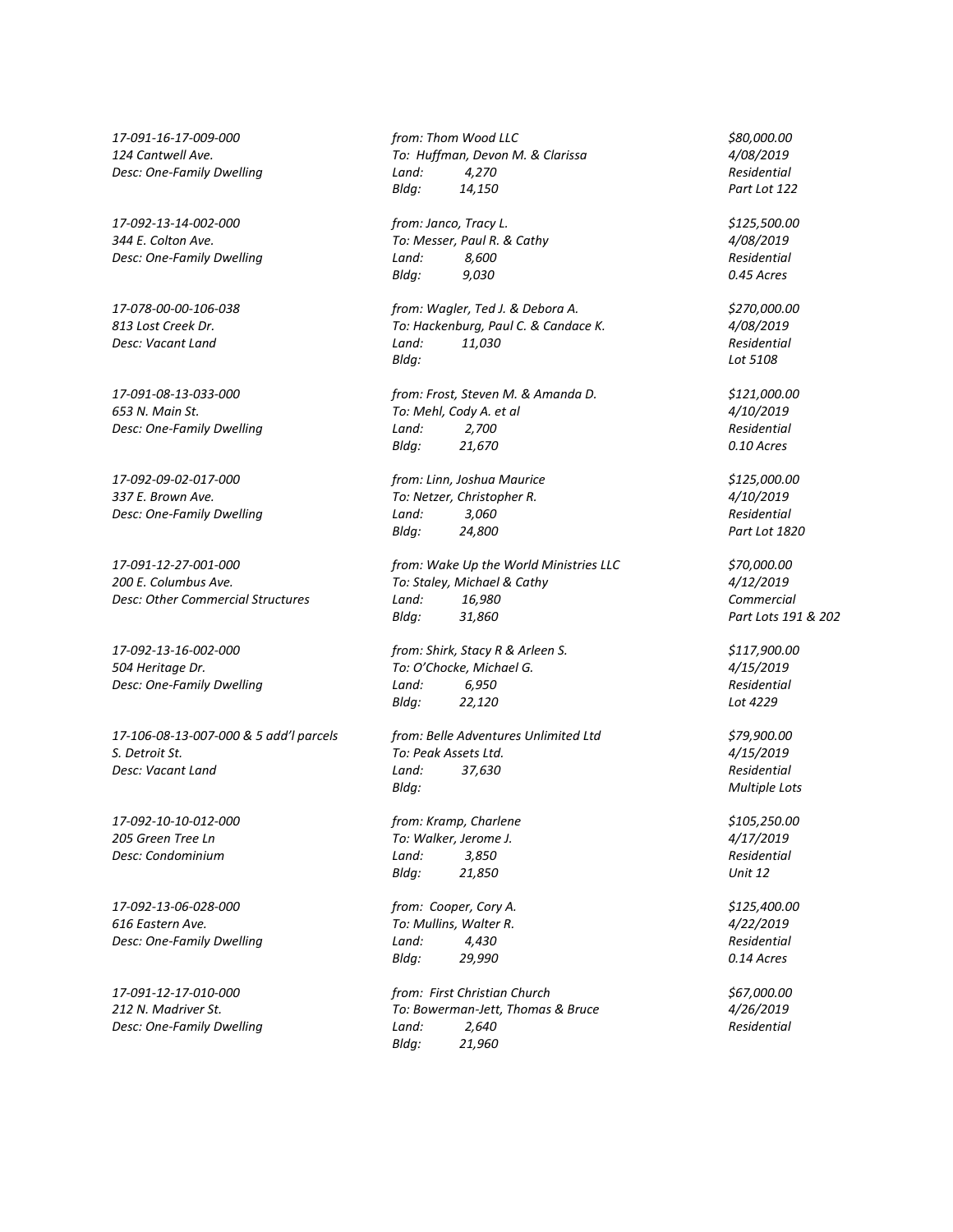| <b>DeGraff Corporation</b>                                                    |                       |                                                    |  |                     |
|-------------------------------------------------------------------------------|-----------------------|----------------------------------------------------|--|---------------------|
| 26-117-06-03-014-000                                                          |                       | from: Curry, David A. & Laura Linet<br>\$77,000.00 |  |                     |
| 301 Koke St.                                                                  |                       | To: Williamson, William R. & Tammy A.              |  | 4/11/2019           |
| Desc: One-Family Dwelling                                                     | Land:                 | 4,940                                              |  | Residential         |
|                                                                               | Bldg:                 | 13,420                                             |  | Lot 124             |
| 35-102-15-02-012-000                                                          | from: Copas, Kristen  |                                                    |  | \$124,000.00        |
| 760 Humble Dr.                                                                | To: Hodge, Bryce      |                                                    |  | 4/11/2019           |
| Desc: One-Family Dwelling                                                     | Land:                 | 6,820                                              |  | Residential         |
|                                                                               | Bldg:                 | 20,740                                             |  | Lot 310             |
| 26-117-10-02-018-000                                                          |                       | from: Allison, Dorothy F.                          |  | \$46,000.00         |
| 371 S. Mill St.                                                               | To: Miller, Logan E.  |                                                    |  | 4/18/2019           |
| Desc: One-Family Dwelling                                                     | Land:                 | 6,060                                              |  | Residential         |
|                                                                               | Bldg:                 | 14,630                                             |  | 1.07 Acres          |
| <b>Huntsville Corporation</b>                                                 |                       |                                                    |  |                     |
| <b>Lakeview Corporation</b>                                                   |                       |                                                    |  |                     |
| <b>Quincy Corporation</b>                                                     |                       |                                                    |  |                     |
| 27-115-20-01-005-000 & 27-115-20-01-006-000 from: Snapp, Raymond D. & Lisa A. |                       |                                                    |  | \$54,000.00         |
| 106 Pat Dr.                                                                   |                       | To: Williams, Dennis R. & Kathleen J.              |  | 4/18/2019           |
| Desc: Other Residential Structures                                            | Land:                 | 3,350                                              |  | Residential         |
|                                                                               | Bldg:                 | 4,230                                              |  | 0.84 Acres          |
| <b>Ridgeway Corporation</b>                                                   |                       |                                                    |  |                     |
| <b>Rushsylvania Corporation</b>                                               |                       |                                                    |  |                     |
| <b>Russells Point Corporation</b>                                             |                       |                                                    |  |                     |
| 52-032-10-02-009-000                                                          | from: Joyce, Mona     |                                                    |  | \$59,000.00         |
| 138 Clermont Ave.                                                             |                       | to: Henry, James W. & Sherry L.                    |  | 4/15/2019           |
| Desc: Two-Family Dwelling                                                     | Land:                 | 1,880                                              |  | Residential         |
|                                                                               | Bldg:                 | 20,410                                             |  | Lot 88              |
| 52-032-09-11-008-000                                                          |                       | from: The Kuhlman Co. LLC                          |  | \$43,000.00         |
| 110 Grand Ave.                                                                |                       | to: Guisinger, Ann et al                           |  | 4/24/2019           |
| Desc: One-Family Dwelling                                                     | Land:                 | 2,610                                              |  | Residential         |
|                                                                               | Bldg:                 | 12,840                                             |  | Part Lots 373 & 374 |
| 52-032-09-15-024-000                                                          | from: Mikes, Robert   |                                                    |  | \$83,500.00         |
| 107 Holly Ln.                                                                 |                       | to: Harris, Stephanie L.                           |  | 4/24/2019           |
| Desc: One-Family Dwelling                                                     | Land:                 | 4,660                                              |  | Residential         |
|                                                                               | Bldg:                 | 17,250                                             |  | Lot 1237            |
| <b>Valley Hi Corporation</b>                                                  |                       |                                                    |  |                     |
| <b>West Liberty Corporation</b>                                               |                       |                                                    |  |                     |
| 20-144-12-19-005-000                                                          | from: McNutt, Lori A. |                                                    |  | \$95,000.00         |
| 401 W. Baird St.                                                              |                       | to: Nicholl, Noah J. & Amanda J.                   |  | 4/01/2019           |
| Desc: One-Family Dwelling                                                     | Land:                 | 7,270                                              |  | Residential         |
|                                                                               | Bldg:                 | 27,570                                             |  | Lot 182             |
|                                                                               |                       |                                                    |  |                     |